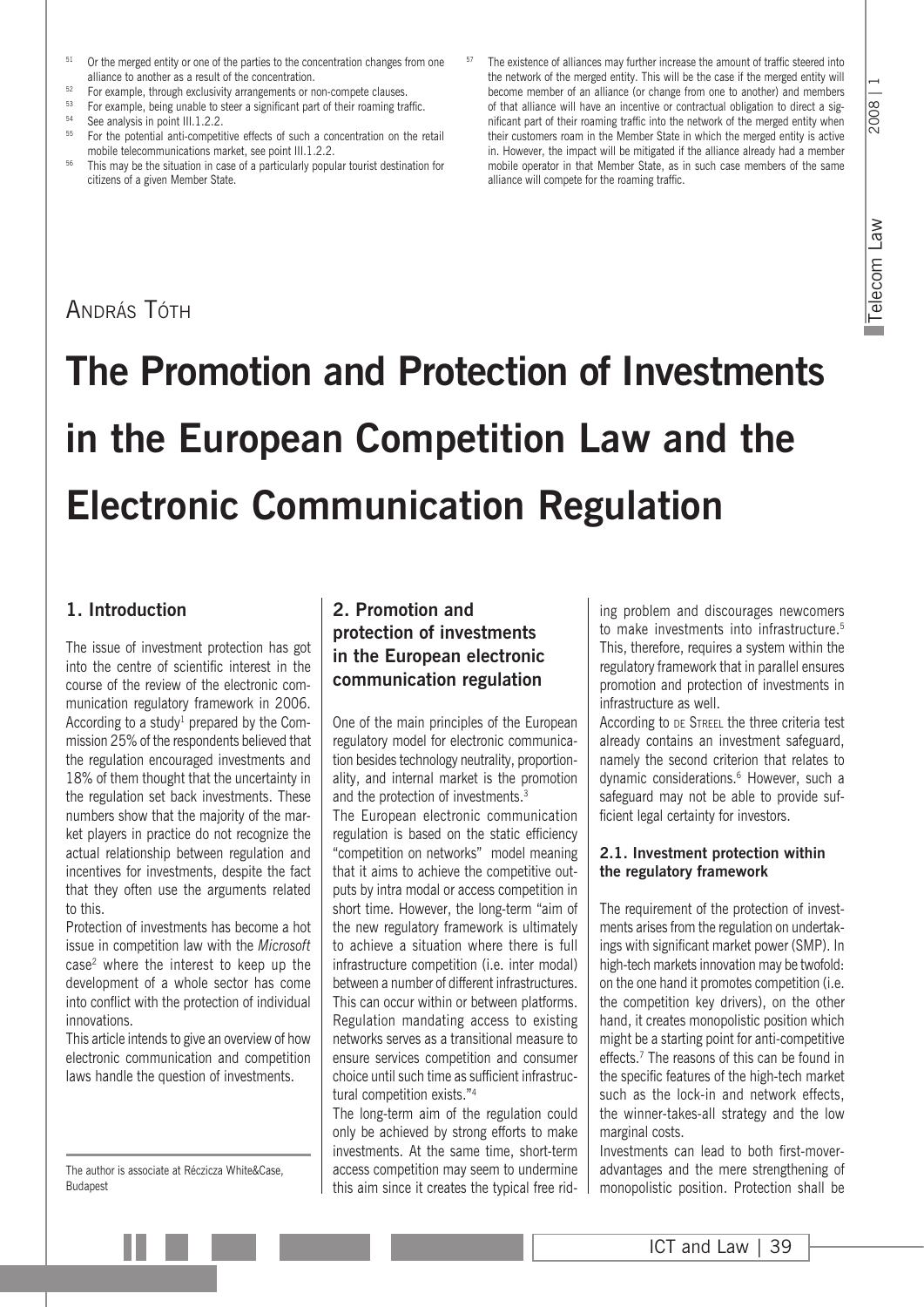2008 | 1

addressed only in case of the former.8 Recital 27 of framework directive<sup>9</sup> notes that in emerging markets where the de facto market leader is likely to have a substantial market share should not be subject to inappropriate ex-ante regulation. There are several reasons against the regulation in this regard, even in the scenario where a first mover enjoys substantial market shares.<sup>10</sup> First, high market shares of the first mover are contestable because there are low entry barriers.<sup>11</sup> Second, even if there is market power regulators should forbear because the first mover should be able to recoup its investment risk and its incentives to invest should be preserved.<sup>12</sup> Third, premature imposition of ex-ante regulation may unduly influence the competitive conditions in that market.13 Therefore, leveraging of market power from an established market into an emerging market shall be dealt

with by competition law.<sup>14</sup> Although the regulatory framework does not define what emerging market is potentially it is meant to be a market where there is insufficient information to carry out the necessary market definition procedures and the three criteria test as to whether the market is susceptible to ex-ante regulation or not.<sup>15</sup> The ERG notes that such markets will normally not be selected for regulation because it is not possible to assess the three criteria test as there is a high degree of demand uncertainty and entrants to the market bear higher risk. The emerging market differs from the regulated one, i.e. it is not part of any existing one.16 Similarly ERG defines emerging market as distinct from a market that is already susceptible to ex ante regulation from both a demand and a supply side perspective.17

Due to the undefined concept of emerging market the amendment of the German telecommunication act in 2007 incorporates a new Section 9a according to which the inclusion of a new market into the market regulation shall generally take place only if facts justify the assumption that otherwise the development of a sustainably competition-oriented market would be durably impeded. The Commission has launched an infringement procedure against Germany arguing that the amendment gives regulatory holiday only to Deutsche Telekom, i.e. the incumbent would be exempted from regulation which could stifle competition and therefore violate the community law.. "In the Commission's view, the German law jeopardizes the competitive position of Deutsche Telekom's existing competitors and makes it much harder for new competitors to enter German markets. It also attempts to influence the German regulatory

authority in charge of electronic communications on whether or not to grant competitors' access to the new VDSL-network currently being built by Deutsche Telekom. The new law therefore interferes with the authority's discretion in defining and analyzing markets under EU rules. It is a legislative response to Bundesnetzagentur's decision in September 2006 to address Deutsche Telekom's significant market power in the German wholesale broadband market."18

It is useful to distinguish between retail and wholesale emerging markets. The relationship between emerging market and its regulation is illustrated in the table below:

difficult because of two conflicting arguments. On the one hand, there is new investment which would require protection, on the other hand however there is a risk of leveraging of market power from the emerging market to the existing one.

The first approach is the regulatory forbearance or the so-called Nascent Service Doctrine20 represented by the Federal Communication Commission in US<sup>21</sup> according to which the fiber-to-cabinet/bundling/home is not subject to any unbundling obligation. The US telecommunication regulation follows an "asset approach" according to which the obligations shall be imposed on the durable

| Wholesale infrastructure |           | Retail service                                                                                                                               |                                                                                                                                                      |
|--------------------------|-----------|----------------------------------------------------------------------------------------------------------------------------------------------|------------------------------------------------------------------------------------------------------------------------------------------------------|
|                          |           | <b>Existing service</b>                                                                                                                      | Emerging service                                                                                                                                     |
| Existing                 |           | Ex-ante regulation<br>$(e.g.$ PSTN $)$                                                                                                       | Infrastructure subject to ex-ante<br>regulation<br>No ex-ante regulation on retail<br>service<br>(subject to competition law)                        |
| Emerging                 | Totally   | No ex-ante regulation if the<br>three criteria are not met (e.g.<br>no barriers of entry)<br>(e.g. VolP)                                     | No ex-ante regulation<br>(e.g. 2G)<br>("regulatory holiday)                                                                                          |
|                          | Partially | Infrastructure subject to ex-<br>ante regulation with proper<br>wholesale access pricing (with<br>respect to the investments)<br>(e.g. VDSL) | Infrastructure subject to ex-ante<br>regulation with proper wholesale<br>access pricing<br>No ex-ante regulation on retail<br>service<br>(e.g. ADSL) |

The European regulatory framework based on the concept of emerging market safeguards not all investments but only those which lead to the creation of emerging markets. This is coherent with the market-based regulatory mechanism according to which markets are subject to ex-ante regulation if the three criteria are found to be met. At the same time, this mechanism raises some difficulties related to how to determine the investments exempted from a certain regulatory intervention.

If a new service was to be provided on an existing infrastructure - possibly partially upgraded (e.g. ADSL) - the position of the European Commission is relatively clear. On the one hand, the retail market is emerging and should not be regulated, on the other hand the wholesale market cannot be considered as an emerging one hence it may be regulated and furthermore a potential leveraging of market power into the emerging market would be subject to competition enforcement.<sup>19</sup>

However, a situation where an already existing service is provided on a newly deployed infrastructure like for example voice over IP is bottlenecks in the value chain and not on the identified markets. Nascent Service Doctrine holds that regulators should exercise restraint when faced with new technologies and services in order to facilitate the development of new products and services without the burden of anachronistic regulation, and in turn promote the goal of enhancing facilitiesbased competition. In Australia the dominant operator is also entitled to reap its monopoly on the dominated market for a certain period of time, but cannot leverage this position on related markets<sup>22</sup>

The second scenario followed by European market based approach could be divided into two subparts. Firstly, if the emerging infrastructure is only partly upgraded then the Commission's view is that such network (e.g. VDSL) shall not constitute emerging network, and consequently shall not fall under regulatory forbearance.<sup>23</sup> The Commission confirmed this as its own approach in a recent competition decision $24$  on price squeeze of Telefónica where it stressed that the deployment of ADSL services is not regarded as equivalent with the rolling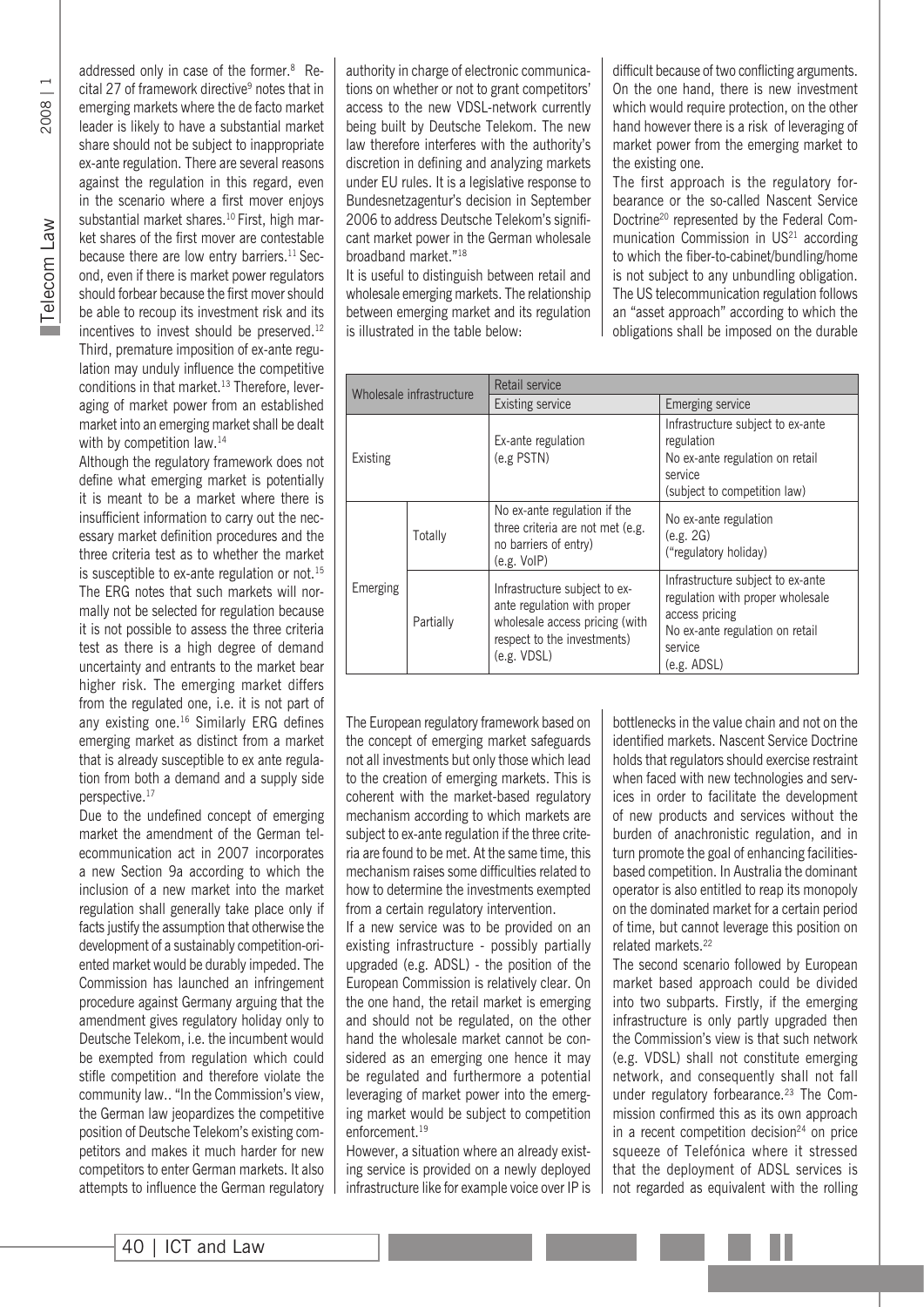2008

out of a new infrastructure from the regulators' point of view. Secondly, if the existing service is provided on a brand new, emerging infrastructure (e.g. VoIP) there are two further options: either the existing regulation is extended to the new infrastructure, or removed from the old network. The fact that a new infrastructure is deployed may indicatethat a parallel network is economically viable and entry barriers are low, hence sector regulation is not justified any more. 25 However, the Commission's view in this case based on its Guidelines26 is that the wholesale market falls also under ex-ante regulation since the framework requires symmetry in regulation of infrastructures providing similar services. In both of these above presented cases the recovery of investments in emerging infrastructure has to be ensured.<sup>27</sup> This could be achieved by applying Article 12 of the Access Directive<sup>28</sup> which emphases that the regulatory authority shall take into account the investments making by the SMP in course of imposing any remedy on it.

#### **2.2. Promotion of investments in the regulatory framework**

The tension between incumbent's investments and service based competition should be eased in the form of principle of promotion and protection of investments. At the same time, the newcomer's investments shall be promoted fostering development of infrastructure based competition.

Newcomers can also provide electronic communication services based on the access to the incumbent's network elements, i.e. without investments risk, they may, therefore postpone their infrastructure investments. As this should be avoided, such an encouragement mechanism is needed which allows the newcomers to receive access to the needed elements of the networks step-bystep. "When constructing a new alternative telecommunications infrastructure, it is of crucial importance to obtain a minimum critical network size in order to fully benefit from network effects and economies of scale and be able to make further investments."29 This phenomenon is commonly referred to as the investment ladder according to which "it is necessary to impose remedies that enable the new entrant to reach a point of the investment ladder which makes commercial sense and which tends to maximize the extent of economically efficient competing infrastructure. This will require a coherent regulatory policy (and in particular a consistent price structure) along the relevant ladder."30 The investment ladder does not mean that "alternative operators must follow a step-by-step approach to investing in infrastructure. Rather, it encapsulates the observed pattern of market entry and expansion by new entrants. This pattern has prompted regulators in Europe to tackle established barriers to entry and expansion by mandating access at various levels of the incumbent operators' infrastructure."31 The investment ladder theory "includes a move for the operators from service to infrastructure-based competition. Hence, by implementing this ladder, both infrastructure and service based competition is promoted."32 Ladder of investments in the access competition could be wholesale line rental (WLR), bit stream access (WBA), and unbundling (LLU).

#### **2.3. Regulatory holiday included in the regulatory framework?**

The issue of regulatory holiday emerged during the review process of framework in 2006 from the part of the European incumbent operators who urged temporary exemption from regulatory intervention for the protection and promotion of their investments. However, the Commission holds that regulatory forbearance should be given only by national regulatory authorities and only where as a result of the market analysis an emerging market is concerned. According to the table below regulatory holiday theoretically could be given if the infrastructure is partially or fully emerging. However, in that case the infrastructures are subject to ex-ante regulation with proper wholesale access pricing based on Article 12 paragraph 2 point c) of Access Directive because it stipulates that the regulatory authority shall consider the initial investment made by the facility owner

The regulatory holiday could be given in practice if each and every upstream and downstream market is emerging. In that case the regulatory framework does not explicitly limit the forbearance in time. However, ERG Common Position on remedies implies that an emerging market meeting the three specific criteria may be regulated after the elapse of a sufficient amount a time. $33$  Surprisingly, in that case a temporary regulatory holiday could be realized. The old services provided on emerging infrastructure could be exempted from any regulatory intervention if there are no barriers to entry and the leveraging of market power is impossible. These two circumstances are if the three criteria are meet or if there is no any SMP operator, namely the competition is effective on the relevant market. Namely, the access holiday given by US or Australian regulator is not an unknown possible outcome in the European regulation too. The difference is that the result is not named as regulatory or access holiday but removal of the regulation with respect to the effectiveness of the competition or the competition law. These factors are not specifically related to the protection or promotion of investments, rather they are part of the ordinary enforcement of ex-ante regulation.

# **3. Protection and promotion of investments in competition law**

As we have seen above, the regulatory framework takes into account the investments in form of emerging markets and proper wholesale access pricing in case of new infrastructures. In contrast, competition law is being less concerned with these objectives<sup>34</sup> because explicit test for protection of investments has not yet been developed. Rather, a reverse tendency can be seen in the competition law practice: while there is an attempt to develop a transitory exemption from competition law in case of the tangible products, as regards intangible product the intrusion of competition law enforcement can be observed into the area of intellectual property that is protected by the transitional exclusivity rights.

#### **3.1. Competition enforcement to protected intellectual property**

It is very expensive to exclude anyone from enjoying access to information society goods because reproduction costs are generally very low, and at the same time creation costs are high. The creator will probably have no chance to recoup its investment and a market failure could be generated unless remedied by granting an exclusive right (legal monopoly) to the creator. Therefore, the intellectual property right is not perpetual; the legal monopoly position created never lasts forever, contrary to other forms of property.<sup>35</sup>

However, European competition law practice in several cases gives precedents when the exclusive right was granted unjustified. In that context competition law ensures the single available tool for the Community to set forth some control over the exercising of intellectual property right because Article 295 of the Treaty respects the rules of national ownership. Thus the European Court of Justice makes a difference between the existence and the exercise of intellectual property rights. 36

The Court of Justice held in *Volvo v. Veng*<sup>37</sup> that the refusal to grant a license, even in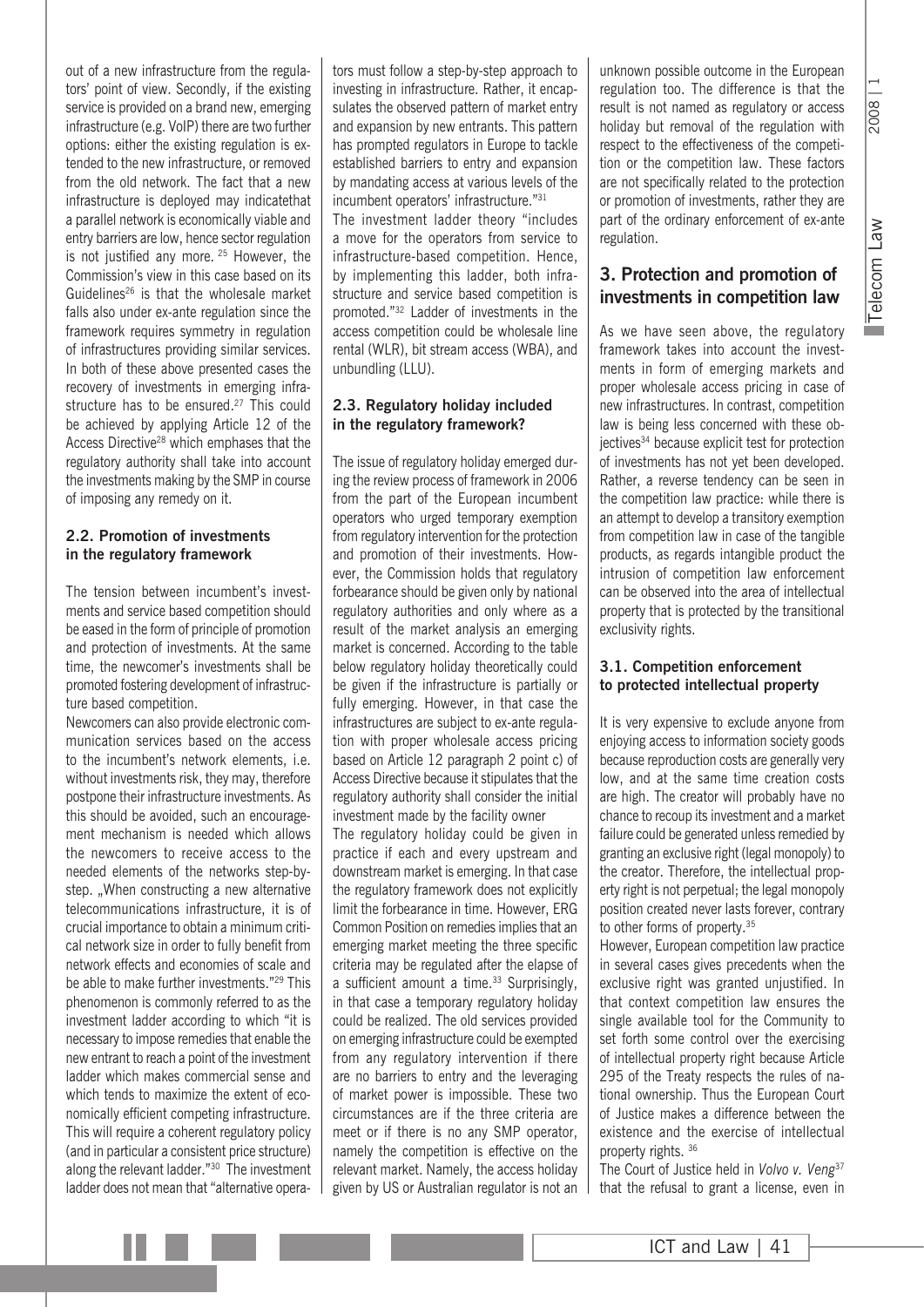2008 | 1

return for reasonable royalty, did not in itself constitute an abuse of the dominant position. However, the Court stated that the exercise of intellectual property right might constitute an abuse if it involved certain abusive conduct.<sup>38</sup> This is because the Court insists on balancing of interest in free competition and incentive for research and development. Advocate General Jacobs in his opinion in *Bronner39* highlighted that: *"In assessing such conflicting interests particular care is required where the goods or services or facilities to which access is demanded represent the fruit of substantial investment. That may be true in particular in relation to refusal to license intellectual property rights. Where such exclusive rights are granted for a limited period that in itself involves a balancing of the interest in free competition with that of providing an incentive for research and development and for creativity. It is therefore with good reason that the Court has held that the refusal to license does not of itself, in the absence of other factors, constitute an abuse."40*

In the *Renault* and *Volvo* cases the Court did not set out circumstances in which a refusal to license is abusive, but merely gave nonexhaustive examples of abusive conducts.<sup>41</sup> The Court of Justice elaborated the conditions under which a refusal to license will be abusive first time in the *Magill*. 42 Court stated that the mere ownership and exercise of intellectual property right cannot itself confer a dominant position or consist of an abuse of such a position. There must be additional circumstances for an abuse to occur. These are: (i) prevention of the appearance new product which the intellectual property right holder did not offer and for which there was a potential consumer demand, (ii) refusal is not justified, and (iii) intellectual property right holder reserves to himself a secondary market by excluding all competition on that market.

The Court left open several question in the *Magill* which was answered in *Ladbroke*43 and *IMS Health*. 44 The Court of First Instance said in *Ladbroke* that the applicant cannot rely on the Magill judgment to demonstrate the existence of the alleged abuse, since in this case the parties are not on the same market.<sup>45</sup> The Court confirmed in the *Microsoft* case<sup>46</sup> that in order that a refusal to give access may be considered abusive, it is necessary to distinguish two markets. (335.) The Court held in the *IMS Health* that (i) the requested party does not intend to limit itself essentially to duplicating the goods or services already offered by the owner of the intellectual property right (49.) (ii) the three criteria elaborated in Magill are cumulative, (38.) (iii) it is determinative that two different stages of production may be identified (45.).

However, some questions remained still open after the *IMS Health* e.g. what does the "excluding all competition", the "new product" notions mean in practice, and what sort of objective justifications could be accepted. Some of these questions are answered by the Court of First Instance in its recent decision on *Microsoft* case.47

#### *3.1.1. The new product requirement does not constitute the single criteria*

The Court notes that the circumstance that the refusal prevents the appearance of a new product for which there is potential consumer demand is found only in the case-law on the exercise of an intellectual property right. (334.) The Court referred to the *IMS Health* stated that the balancing of the interest in protection of the intellectual property right and the economic freedom of its owner against the interest in protection of free competition, the latter can prevail only where refusal to grant a license prevents the development of the secondary market, to the detriment of consumers. (646.) According to the Court the appearance of a new product cannot be the only parameter which determines whether a refusal to license an intellectual property right is capable of causing prejudice to consumers within the meaning of Article 82(b) EC. As that provision states, such prejudice may arise where there is a limitation not only of production or markets, but also of technical development. (647.)

Microsoft's refusal discouraged its competitors from developing and marketing work group server operating systems with innovative features, to the prejudice, notably, of consumers (653.) This is because the same specification can be implemented in numerous different and innovative ways by software designers. (655.) It must be borne in mind, that Microsoft's competitors would not be able to clone or reproduce its products solely by having access to the interoperability information. The Court also notes that the protocols whose specifications Microsoft is required to disclose represent only a minimum part of the entire set of protocols implemented in Windows work group server operating systems. (657.) It must be borne in mind that the implementation of specifications is a difficult task which requires significant investment in money and time. (658.) The court highlighted that the issue to be decided is the impact of the refusal to supply on the incentive for Microsoft's competitors to innovate and not on Microsoft's incentives to innovate. That is an issue which will be decided when the Court examines the circumstance relating to the absence of objective justification. (659.)

#### *3.1.2. The risk of elimination effective competition*

Article 82 EC does not apply only from the time when there is no more or practically no more competition on the market. If the Commission was required to wait until competitors were eliminated from the market, or until their elimination was sufficiently imminent, before being able to take action under Article 82 EC, that would clearly run counter to the objective of that provision, which is to maintain undistorted competition in the common market and, in particular, to safeguard the competition that still exists on the relevant market. (561.)

Nor is it necessary to demonstrate that all competition on the market would be eliminated. It is sufficient to demonstrate for the purpose of establishing an infringement of Article 82 EC that the refusal at issue is liable to, or is likely to, eliminate all effective competition on the market.

#### *3.1.3. Objective justification*

The Court considers that, the fact that the communication protocols or the specifications are covered by intellectual property rights cannot constitute objective justification within the meaning of *Magill* and *IMS Health*. (690)

Under objective justification shall be investigated after refuting the fear that the lessor's products might be cloned if the lessor's incentives to innovate might be balanced by the positive impact of that obligation on innovation in the industry as a whole. (710.) The burden of proof is on the lessor concerning the negative impact on own incentives to invest.

#### *3.1.4. Indirect harm on customers*

The Court referred in its decision to the *Hoffmann-La Roche* v *Commission48* according to which Article 82 EC covers not only practices which may prejudice consumers directly but also those which indirectly prejudice them by impairing an effective competitive structure. The Court notes, that Microsoft retained by its refusal discouraged its competitors from developing and marketing work group server operating systems with innovative features, to the prejudice, notably, of consumers (653.)

#### **3.2. The necessity of transitory exemption period regarding tangible products**

The performance of investors has long been safeguarded by the intellectual property laws that grant temporary legal monopolies to the owners. In contrast with this, competition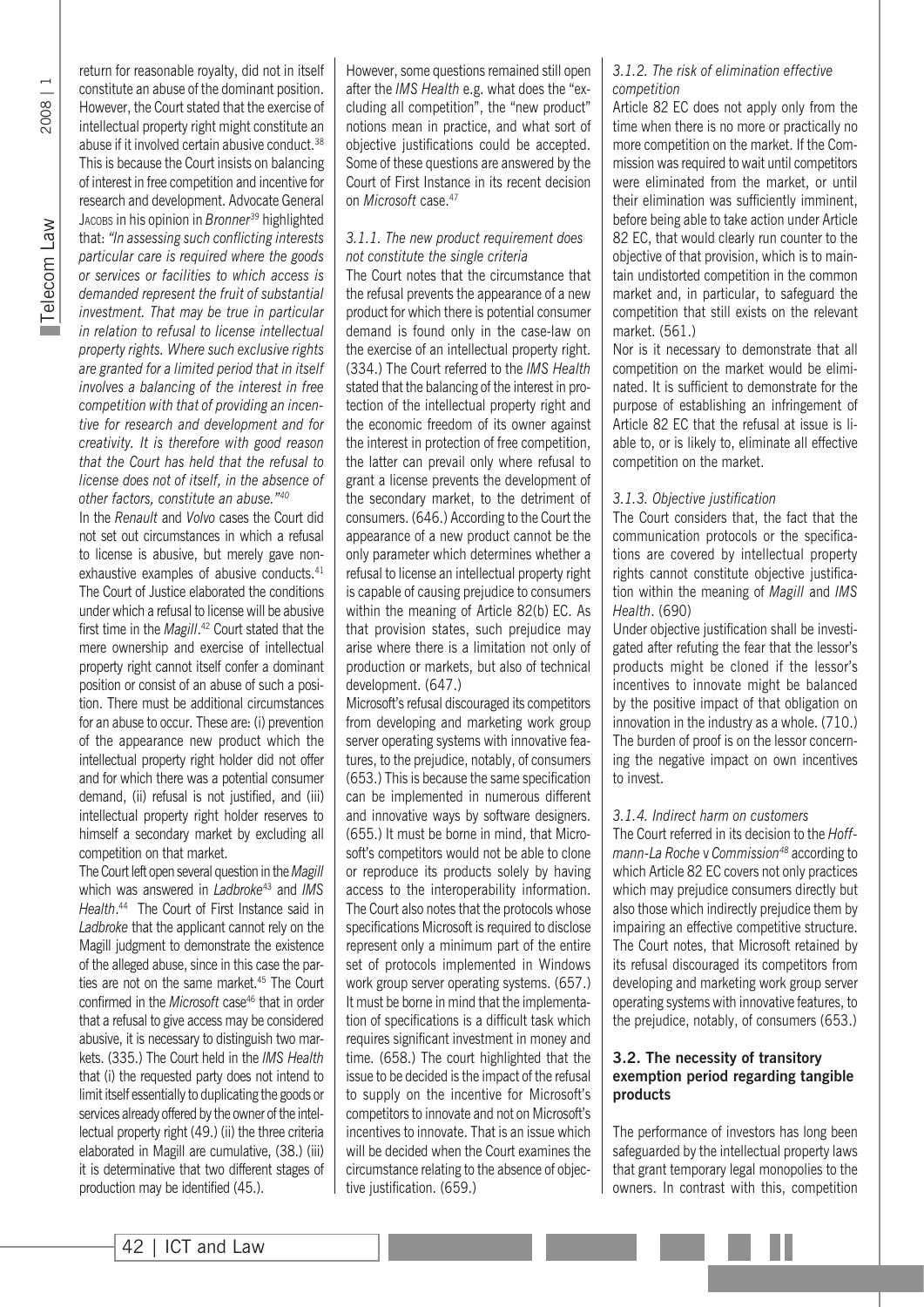law just now begins to develop an identical safeguard mechanism in case of tangible products.

There seem to be significant differences between infrastructure deployed in competitive and non-competitive market structure. The Commission highlighted in its recent decision49 on price squeeze of Telefónica that the particular circumstances of that case fundamentally differ from those in *Oscar Bronner*50 because the network investments were undertaken in a context where Telefónica was benefiting from special or exclusive rights.<sup>51</sup> In the *Bronner*, the infrastructure (distribution network) was deployed in competitive environment. However, it is not clear if the test for competition enforcement how applicable on tangible product deployed in competitive environment since the European Court of Justice (ECJ) did not concerned on it namely the distribution network did not regarded as indispensable facility to publish newsletters. Thus, if the Commission said in its *Telefónica* decision that *Bronner* was not applicable (302.), it remained unclear which factors were irrelevant.

The protection of investments shall be entitled to networks deployed in competitive environment. The DG Competition's Discussion Paper emphasizes that such networks are regarded as deployed in competitive environment, which more likely to be present when it is likely that the investments that have led to the existence of the indispensable input would have been made even if the investor had known that it would have a duty to supply. This could be the case if the input is indispensable only because the owner enjoys or has enjoyed until recently special or exclusive rights."52 These arguments are mirrored in Commission's *Telefónica*  decision according to which "Telefónica's infrastructure is to a large extent the fruit of investments that were undertaken well before the advent of broadband in Spain and that thus bore no relation to the provision of broadband services (but for the provision of traditional fixed telephony services). (304) In other words, prior knowledge of the duty to supply did manifestly not affect Telefónica's decision to upgrade its network. (306.)" According to *Motta*, it is not irrelevant if a company obtains the facility by virtue of own investment or without taking any risks since e.g. it gains exclusive user rights on public developed facility.

The form of protection shall be temporary exemption from any competition enforcement which is almost identical to legal monopoly under intellectual property right. Accordingly, DG Competition's Discussion Paper emphasizes that "in order to maintain incentives to invest and innovate, the dominant firm must not be unduly restricted in the exploitation of valuable results of the investment. For these reasons the dominant firm should normally be free to seek compensation for successful projects that is sufficient to maintain investment incentives, taking the risk of failed projects into account. To achieve such compensation, it may be necessary for the dominant firm to exclude others from access to the input for a certain period of time."53 This approach is not derived from case law because it does not concern the protection of investments in tangible products.

The company, which deployed infrastructure under competitive conditions, namely it is not totally or partially fruit of special or exclusive rights shall enjoy temporary exemption from competition enforcement. However, during this period such company should give access to its infrastructure under same conditions as in case of intellectual property right because there is no reason to maintain the differences related to competition enforcement regarding tangible and intellectual property.54 Otherwise, ECJ in *Bronner* did not exclude the applicability of test on intellectual property for tangible product (41.). Accordingly, during this exclusivity period the company deployed its infrastructure under competitive environment shall grant access if the seeker supplied new services. The Commission may also come to such conclusion in its Access Notice<sup>55</sup> that the company may abuse its dominant position if by its actions it prevents the emergence of a new product or service. It shall be interpreted only for the period of exemption.

If a company's infrastructure is not entitled to be protected because it was deployed under period of exclusive or special rights then it is not granted any access holiday. Moreover, 56 the threshold of competition intervention shall be lower in that case in connection which the Hungarian Competition Authority's (GVH) view is that in contentious cases, contested practice shall be generally deemed as unreasonably restrict competition, rather than it considered competitive. This is because "in the competitive process, the same instruments of competition (such as lowering prices) can be used to both restrict and enhance it. Consequently, it is in practice difficult to distinguish between vigorous competition and restrictions of competition. There is thus a risk that the GVH will inadvertently deem a practice to be anticompetitive, when it is actually competitive, and *vice versa*. (2.45.) Therefore, whenever there is doubt as to whether a particular practice or market process unreasonably restricts competition or is just a manifestation of fierce competition, the GVH tends to consider it a competitive practice. This is an application of the principle of minimum necessary intervention. (2.46.) However, this approach does not hold in the context of market liberalization process. (2.47.)"

The test elaborated in *Bronner* by ECJ is applicable irrespectively whether the infrastructure is deployed in a competitive or a non-competitive market because the test contains only the basic elements (indispensability, absence of objective justification, eliminate all competition) of the competition enforcement on practices where the network constitutes the essential upstream input. However, this test shall be extended with the "new" character of services provided by newcomers during the temporary exemption from competition intervention. Therefore, SMP concept built only on dominant position without any requirement of "new" character of services provided by newcomers could be considered as proportional.

#### **4. Conclusions**

The regulatory framework takes into account investments in the form of emerging markets and proper wholesale access pricing by encouragement the deployment of new infrastructures. In contrast, competition law is less concerned with these objectives because explicit test for protection of investments has not been developed yet. Moreover, it can be seen an effort to develop a transitory exemption from competition law enforcement in case of tangible products, as regards intangible product the intrusion of competition law enforcement can be observed into the area of intellectual property that is protected by the transitional exclusivity rights.

The exclusivity granted by the intellectual property right constitutes a compromise between the public interest in safeguard of effective competition and the incentives to invest. In other words, the intellectual property right recognizes the performance of investors as granted exclusive right over the result of its innovation. However, in the European competition law practice it was demonstrated that this exclusivity was unjustified in several cases (e.g. program lists, brick structure). This is because the competition law is the single tools in the hand of the Community concerning the intellectual property right. The core message of *Microsoft* case is that in the sectors characterized by high-tech innovation where is not possible to develop totally new rather than competitive products with significant costs, there is an interest in maintaining of competitive structure of the whole market